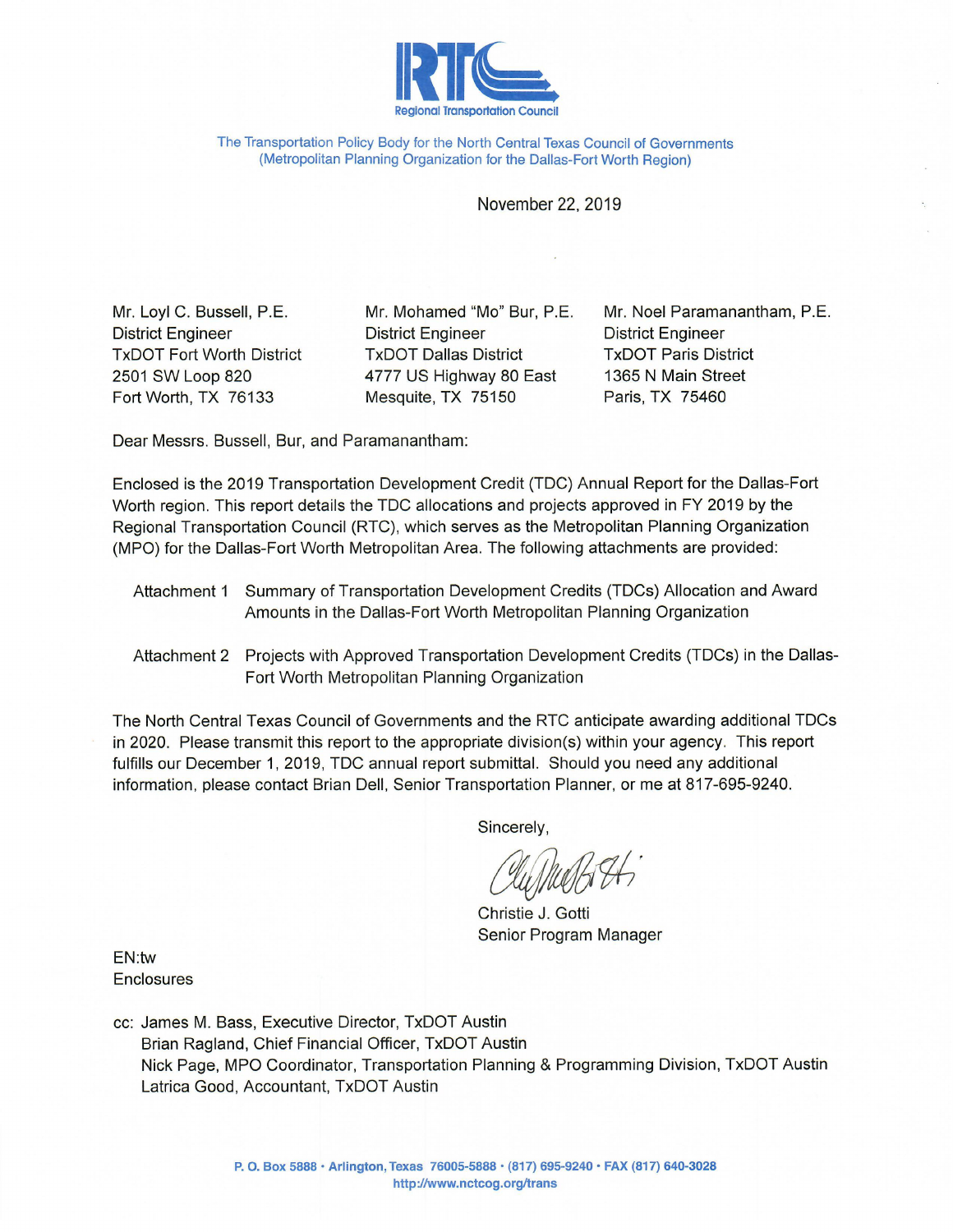#### **Summary of Transportation Development Credits (TDCs) Dallas-Fort Worth Metropolitan Planning Organization (MPO) (As of September 30, 2019)**

| <b>TDC Award Type</b>                                                                                                                                                                                        |                           |                           |                    |           |            | <b>TDC Awarded Amount</b> |                      |                                                                |                                           |                                          |
|--------------------------------------------------------------------------------------------------------------------------------------------------------------------------------------------------------------|---------------------------|---------------------------|--------------------|-----------|------------|---------------------------|----------------------|----------------------------------------------------------------|-------------------------------------------|------------------------------------------|
|                                                                                                                                                                                                              | <b>Current Allocation</b> | <b>Awarded</b><br>in 2013 | Awarded<br>in 2014 | 2015      | 2016       | 2017                      | 2018                 | Awarded in Awarded in Awarded in Awarded in Awarded in<br>2019 | <b>Cumulative</b><br><b>Total Awarded</b> | Remaining<br>(for Future<br>Programming) |
| Category 1<br>- Strategic Awards to Small Transit<br>Providers                                                                                                                                               | 26,000,000                | 1,697,058                 | 4,181,839          | 2,845,564 | 2,454,906  | 175,909                   | 2,984,774            | 1,897,657                                                      | 16,237,707                                | 9,762,293                                |
| Category 2 - RTC Has Revenue - Transportation<br>Alternatives Program; TxDOT/RTC Partnership for<br>Reliability, Congestion Mitigation, and Air Quality;<br>Collin County LIP/LIRAP <sup>1</sup> Partnership | 20,000,000                |                           | 7,481,001          | 127,954   | 933,291    | 753,740                   | 1,410,285            |                                                                | 10,706,271                                | 9,293,729                                |
| Category 3 - Local Agency Has Revenue                                                                                                                                                                        | 16,691,115                |                           | 16,764,599         | 0         | (73, 484)  |                           |                      |                                                                | 16,691,115                                | 0                                        |
| Category 4 - Selling/Transferring TDCs to Other<br>MPOs/TxDOT (MPO Revolver Fund)                                                                                                                            | 150,000,000               |                           | 100,000,000        |           |            |                           |                      |                                                                | 100,000,000                               | 50,000,000                               |
| Category 5 - Regional Programs/Management and<br>Operations                                                                                                                                                  | 30,000,000                | 463,677                   | 5,265,978          | 4,580,425 | (396, 589) | 4,826,600                 | 3,098,411            | 11,131,120                                                     | 28,969,622                                | 1,030,378                                |
| Category 6 - Metropolitan Transportation Plan<br>(MTP) Policy Bundle                                                                                                                                         | 100,000,000               |                           |                    |           | $\Omega$   | 1,191,916                 | 4,421,081            | 14,086,995                                                     | 19,699,992                                | 80,300,008                               |
| Category 7 - TDC Pool for Future Reallocation                                                                                                                                                                | 651,660,543               |                           |                    |           |            |                           |                      |                                                                |                                           | 651,660,543                              |
| <b>Subtotal</b>                                                                                                                                                                                              | 994,351,658               | 2,160,735                 | 133,693,417        | 7,553,943 | 2,918,124  |                           | 6,948,165 11,914,551 | 27,115,772                                                     | 192,304,707                               | 802,046,951                              |

|                                                                              | <b>TDC Allocation Summary</b> |
|------------------------------------------------------------------------------|-------------------------------|
| TDCs Originally Allocated for Dallas/Fort Worth MPO                          | 465.486.222                   |
| Additional TDCs Allocated to Dallas/Fort Worth MPO via 2019 UTP <sup>2</sup> | 528,865,436                   |
| <b>Total TDCs Allocated to Dallas/Fort Worth MPO</b>                         | 994,351,658                   |
| Total TDCs Awarded as of September 30, 2019                                  | (192, 304, 707)               |
| <b>Remaining TDC Pool for Future Programming</b>                             | 802,046,951                   |

Notes:

1: LIP: Local Initiative Projects, LIRAP: Low-Income Vehicle Repair, Retrofit, and Accelerated Retirement Program

2: Approved by the Texas Transportation Commission on 8/30/2018 (Minute Order #115291)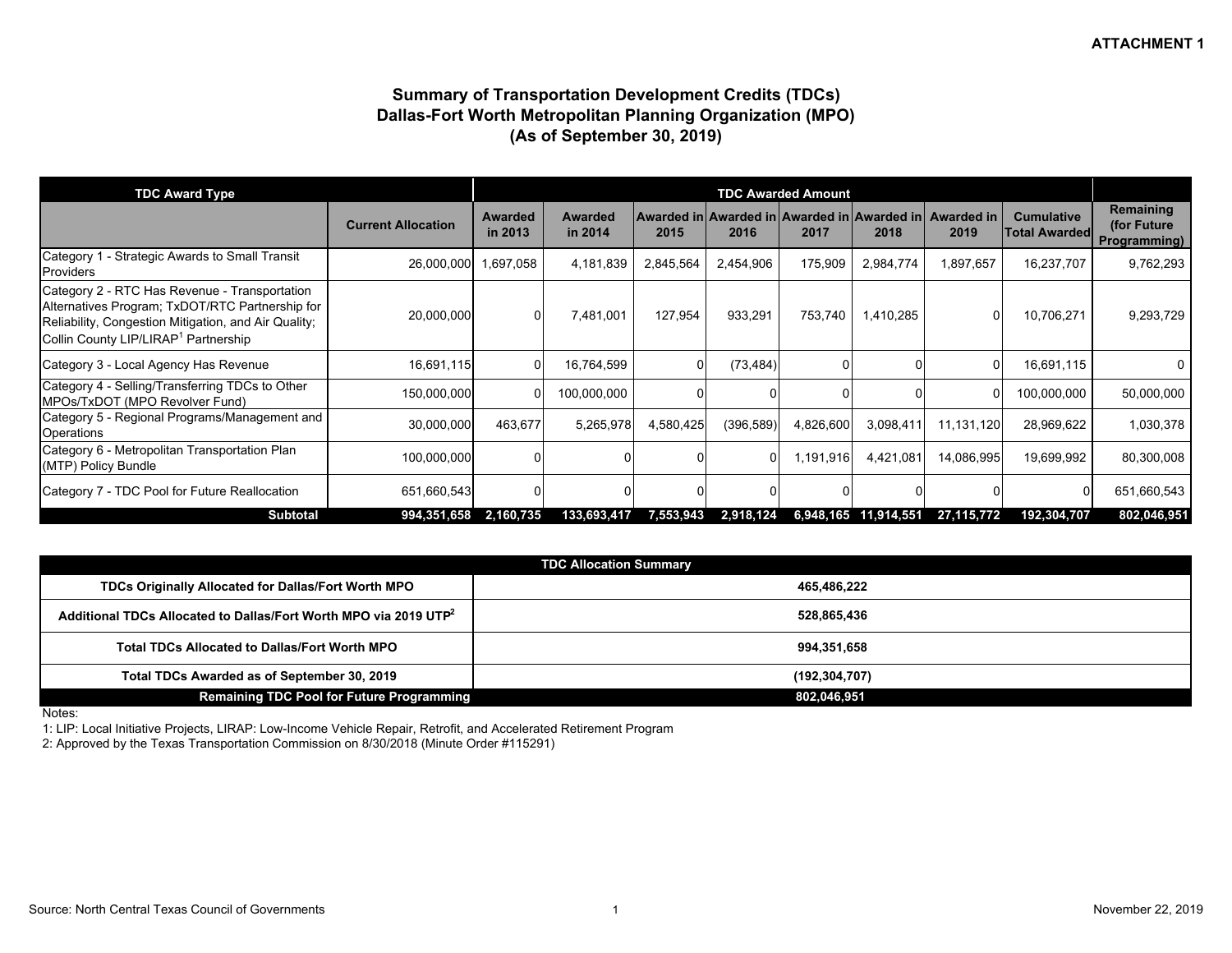# **Projects with Approved Transportation Development Credits (TDCs) in the Dallas-Fort Worth Metropolitan Planning Organization (As of September 30, 2019)**

| Projects Approved with MPO Transportation Development Credits: |                                            |                                                              |                                        |                                     |                       |                                   |  |  |
|----------------------------------------------------------------|--------------------------------------------|--------------------------------------------------------------|----------------------------------------|-------------------------------------|-----------------------|-----------------------------------|--|--|
| <b>TIP Code</b>                                                | <b>Project Description</b>                 | <b>Project Sponsor</b>                                       | <b>Fiscal</b><br>Year in<br><b>TIP</b> | Year<br>Awarded/<br><b>Adjusted</b> | <b>TDC</b><br>Amount* | <b>TDC</b><br>Category<br>$(1-6)$ |  |  |
| 12003.18                                                       | 5307 PURCHASE REPLACEMENT VEHICLES         | <b>CITY OF GRAND</b><br><b>PRAIRIE</b>                       | 2019                                   | 2019                                | 69,488                | $\mathbf{1}$                      |  |  |
| 12006.18                                                       | 5307 BUS PREVENTIVE MAINTENANCE            | <b>CITY OF GRAND</b><br><b>PRAIRIE</b>                       | 2019                                   | 2019                                | 37,400                | $\mathbf{1}$                      |  |  |
| 12036.18                                                       | 5307 BUS PREVENTIVE MAINTENANCE            | <b>HANDITRAN</b>                                             | 2019                                   | 2019                                | 37,000                | $\mathbf{1}$                      |  |  |
| 12079.18                                                       | 5307 CAPITAL COST OF CONTRACTING - PART #1 | <b>HANDITRAN</b>                                             | 2019                                   | 2019                                | 96,000                | $\mathbf{1}$                      |  |  |
| 12122.18                                                       | 5307 BUS PREVENTIVE MAINTENANCE            | PUBLIC TRANSIT<br><b>SERVICES</b>                            | 2019                                   | 2019                                | 5,200                 | $\mathbf{1}$                      |  |  |
| 12153.18                                                       | 5307 PURCHASE REPLACEMENT VEHICLES         | <b>HANDITRAN</b>                                             | 2019                                   | 2019                                | 195,000               | $\mathbf{1}$                      |  |  |
| 12206.18                                                       | 5307 PROJECT ADMINISTRATION                | <b>NCTCOG</b>                                                | 2019                                   | 2019                                | 78,558                | $\mathbf{1}$                      |  |  |
| 12241.18                                                       | 5307 PROJECT ADMINISTRATION                | <b>STAR TRANSIT</b>                                          | 2019                                   | 2019                                | 21.791                | $\mathbf{1}$                      |  |  |
| 12247.18                                                       | 5307 PROJECT ADMINISTRATION                | <b>PUBLIC TRANSIT</b><br><b>SERVICES</b>                     | 2019                                   | 2019                                | 5,200                 | $\mathbf{1}$                      |  |  |
| 12372.18                                                       | 5307 BUS PREVENTIVE MAINTENANCE            | SPAN. INC.                                                   | 2019                                   | 2019                                | 53,000                | $\mathbf{1}$                      |  |  |
| 12483.18                                                       | 5307 ACQUISITION OF HARDWARE               | <b>STAR TRANSIT</b>                                          | 2019                                   | 2019                                | 5,420                 | $\mathbf{1}$                      |  |  |
| 12484.18                                                       | 5307 ACQUISITION OF SOFTWARE               | <b>STAR TRANSIT</b>                                          | 2019                                   | 2019                                | 14,800                | $\mathbf{1}$                      |  |  |
| 12567.16                                                       | 5307 ACQUISITION OF SOFTWARE               | <b>PUBLIC TRANSIT</b><br><b>SERVICES</b>                     | 2017                                   | 2019                                | (20,000)              | $\mathbf{1}$                      |  |  |
| 12576.18                                                       | 5307 PURCHASE REPLACEMENT VEHICLES         | <b>NCTCOG</b>                                                | 2019                                   | 2019                                | 158,680               | $\mathbf{1}$                      |  |  |
| 12600.18                                                       | 5307 CAPITAL COST OF CONTRACTING           | <b>NORTHEAST</b><br>TRANSPORTATION<br><b>SERVICES</b>        | 2019                                   | 2019                                | 64,000                | $\mathbf{1}$                      |  |  |
| 12627.18                                                       | 5307 BUS PREVENTIVE MAINTENANCE            | <b>STAR TRANSIT</b>                                          | 2019                                   | 2019                                | 83,181                | $\mathbf{1}$                      |  |  |
| 12627.19                                                       | 5307 BUS PREVENTIVE MAINTENANCE            | <b>STAR TRANSIT</b>                                          | 2020                                   | 2019                                | 66.000                | $\mathbf{1}$                      |  |  |
| 12653.18                                                       | 5310 PURCHASE OF SERVICE                   | <b>NORTHEAST</b><br><b>TRANSPORTATION</b><br><b>SERVICES</b> | 2018                                   | 2019                                | 83,200                | $\mathbf{1}$                      |  |  |
| 12654.18                                                       | 5310 PURCHASE OF SERVICE                   | PUBLIC TRANSIT<br><b>SERVICES</b>                            | 2019                                   | 2019                                | 7,200                 | 1                                 |  |  |
| 12655.18                                                       | 5310 OPERATING ASSISTANCE                  | SPAN, INC.                                                   | 2018                                   | 2019                                | (140, 840)            | 1                                 |  |  |
| 12662.16                                                       | 5307 PURCHASE EXPANSION VEHICLES           | CITY OF MCKINNEY                                             | 2019                                   | 2019                                | 84,900                | 1                                 |  |  |
| 12664.16                                                       | 5307 ACQUISITION OF HARDWARE               | PUBLIC TRANSIT<br><b>SERVICES</b>                            | 2019                                   | 2019                                | 16,253                | 1                                 |  |  |
| 12664.18                                                       | 5307 ACQUISITION OF HARDWARE               | PUBLIC TRANSIT<br><b>SERVICES</b>                            | 2019                                   | 2019                                | 4,000                 | $\mathbf{1}$                      |  |  |
| 12666.18                                                       | 5307 MOBILITY MANAGEMENT                   | PUBLIC TRANSIT<br><b>SERVICES</b>                            | 2019                                   | 2019                                | 14,400                | $\mathbf{1}$                      |  |  |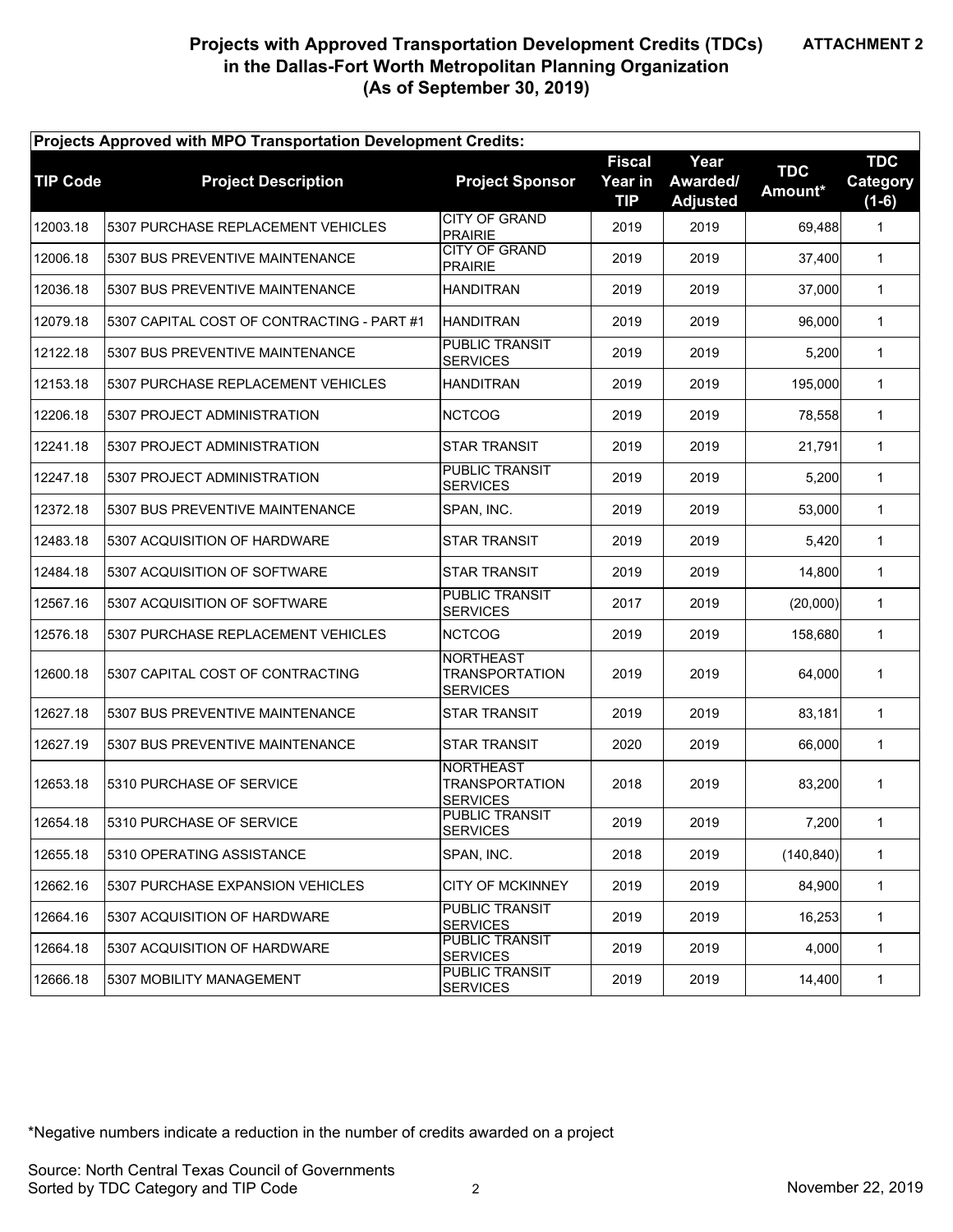# **Projects with Approved Transportation Development Credits (TDCs) in the Dallas-Fort Worth Metropolitan Planning Organization (As of September 30, 2019)**

| <b>TIP Code</b> | <b>Project Description</b>                                            | <b>Project Sponsor</b>                                                      | <b>Fiscal</b><br>Year in<br><b>TIP</b> | Year<br>Awarded/<br><b>Adjusted</b> | <b>TDC</b><br>Amount* | <b>TDC</b><br><b>Category</b><br>$(1-6)$ |
|-----------------|-----------------------------------------------------------------------|-----------------------------------------------------------------------------|----------------------------------------|-------------------------------------|-----------------------|------------------------------------------|
| 12701.18        | 5307 ACQUISITION OF SOFTWARE                                          | <b>MESQUITE</b><br><b>TRANSPORTATION</b><br>FOR THE ELDERLY<br>AND DISABLED | 2019                                   | 2019                                | 38,000                | $\mathbf{1}$                             |
| 12711.18        | 5307 MOBILITY MANAGEMENT                                              | SPAN, INC.                                                                  | 2019                                   | 2019                                | 22,400                | $\mathbf{1}$                             |
| 12716.18        | 5307 ACQUISITION OF SIGNAGE                                           | <b>STAR TRANSIT</b>                                                         | 2019                                   | 2019                                | 6,000                 | $\mathbf{1}$                             |
| 12717.18        | 5307 MOBILITY MANAGEMENT                                              | <b>STAR TRANSIT</b>                                                         | 2019                                   | 2019                                | 174,061               | $\mathbf{1}$                             |
| 12749.18        | 5307 BUS PREVENTIVE MAINTENANCE                                       | CITY/COUNTY<br><b>TRANSPORTATION</b>                                        | 2019                                   | 2019                                | 5,637                 | $\mathbf{1}$                             |
| 12750.17        | 5307 PROJECT ADMINISTRATION                                           | CITY/COUNTY<br><b>TRANSPORTATION</b>                                        | 2018                                   | 2019                                | (10,000)              | $\mathbf{1}$                             |
| 12752.17        | 5310 MOBILITY MANAGEMENT                                              | <b>NCTCOG</b>                                                               | 2020                                   | 2019                                | 189,414               | $\mathbf{1}$                             |
| 12766.16        | 5307 ACQUISITION OF MISCELLANEOUS<br><b>EQUIPMENT</b>                 | <b>PUBLIC TRANSIT</b><br><b>SERVICES</b>                                    | 2019                                   | 2019                                | 52,747                | $\mathbf{1}$                             |
| 12785.16        | 5307 GENERAL PLANNING                                                 | <b>CITY OF GRAND</b><br><b>PRAIRIE</b>                                      | 2016                                   | 2019                                | (20,000)              | $\mathbf{1}$                             |
| 12789.16        | 5307 ACQUISITION OF FARE COLLECTION<br><b>EQUIPMENT</b>               | <b>PUBLIC TRANSIT</b><br><b>SERVICES</b>                                    | 2017                                   | 2019                                | 3,000                 | $\mathbf{1}$                             |
| 12796.18        | 5339 PURCHASE EXPANSION VEHICLES                                      | <b>NCTCOG</b>                                                               | 2019                                   | 2019                                | 92,004                | $\mathbf{1}$                             |
| 12813.18        | 5307 GENERAL PLANNING                                                 | <b>NCTCOG</b>                                                               | 2019                                   | 2019                                | 148,000               | $\mathbf{1}$                             |
| 12824.17        | 5307 SUPPORT URBANIZED AREA TRANSIT<br><b>SERVICE</b>                 | <b>CITY OF MCKINNEY</b>                                                     | 2018                                   | 2019                                | (267, 927)            | $\mathbf{1}$                             |
| 12826.16        | 5307 SHORT RANGE PLANNING                                             | <b>NCTCOG</b>                                                               | 2019                                   | 2019                                | 42,000                | $\mathbf{1}$                             |
| 12828.18        | 5307 ACQUISITION OF HARDWARE                                          | <b>CITY OF GRAND</b><br><b>PRAIRIE</b>                                      | 2019                                   | 2019                                | 5,400                 | $\mathbf{1}$                             |
| 12830.16        | 5307 ACQUISITION OF SHOP EQUIPMENT                                    | PUBLIC TRANSIT<br><b>SERVICES</b>                                           | 2017                                   | 2019                                | (52,000)              | $\mathbf{1}$                             |
| 12833.18        | 5307 ACQUISITION OF BUS SHELTERS                                      | <b>STAR TRANSIT</b>                                                         | 2019                                   | 2019                                | 10,000                | $\mathbf{1}$                             |
| 12836.16        | 5307 SOUTHERN DALLAS - INLAND PORT JOB<br>ACCESS TRANSPORTATION STUDY | <b>WORKFORCE</b><br>SOLUTIONS OF<br><b>GREATER DALLAS</b>                   | 2018                                   | 2019                                | (42,000)              | $\mathbf{1}$                             |
| 12845.18        | 5307 CAPITAL COST OF CONTRACTING - PART #2                            | <b>HANDITRAN</b>                                                            | 2019                                   | 2019                                | 107,650               | $\mathbf{1}$                             |
| 12858.16        | 5307 PURCHASE EXPANSION VEHICLES                                      | <b>CITY OF GRAND</b><br><b>PRAIRIE</b>                                      | 2019                                   | 2019                                | 10,000                | $\mathbf{1}$                             |
| 12859.16        | 5307 PROJECT ADMINISTRATION                                           | CITY OF GRAND<br><b>PRAIRIE</b>                                             | 2019                                   | 2019                                | 10.000                | $\mathbf{1}$                             |
| 12860.18        | 5307 ACQUISITION OF SURVEILLANCE/SECURITY<br><b>EQUIPMENT</b>         | <b>COMMUNITY TRANSIT</b><br><b>SERVICES</b>                                 | 2019                                   | 2019                                | 7,200                 | $\mathbf{1}$                             |
| 12861.18        | 5307 MOBILITY MANAGEMENT                                              | <b>COMMUNITY TRANSIT</b><br><b>SERVICES</b>                                 | 2019                                   | 2019                                | 5.182                 | 1                                        |
| 12862.18        | 5307 ACQUISITION OF SOFTWARE                                          | <b>CITY OF GRAND</b><br><b>PRAIRIE</b>                                      | 2019                                   | 2019                                | 3,100                 | $\mathbf{1}$                             |
| 12863.18        | 5307 ACQUISITION OF SIGNAGE                                           | <b>NCTCOG</b>                                                               | 2019                                   | 2019                                | 55,000                | $\mathbf{1}$                             |
| 12865.18        | 5307 MOBILITY MANAGEMENT                                              | <b>MESQUITE</b><br><b>TRANSPORTATION</b><br>FOR THE ELDERLY<br>AND DISABLED | 2019                                   | 2019                                | 14,400                | $\mathbf{1}$                             |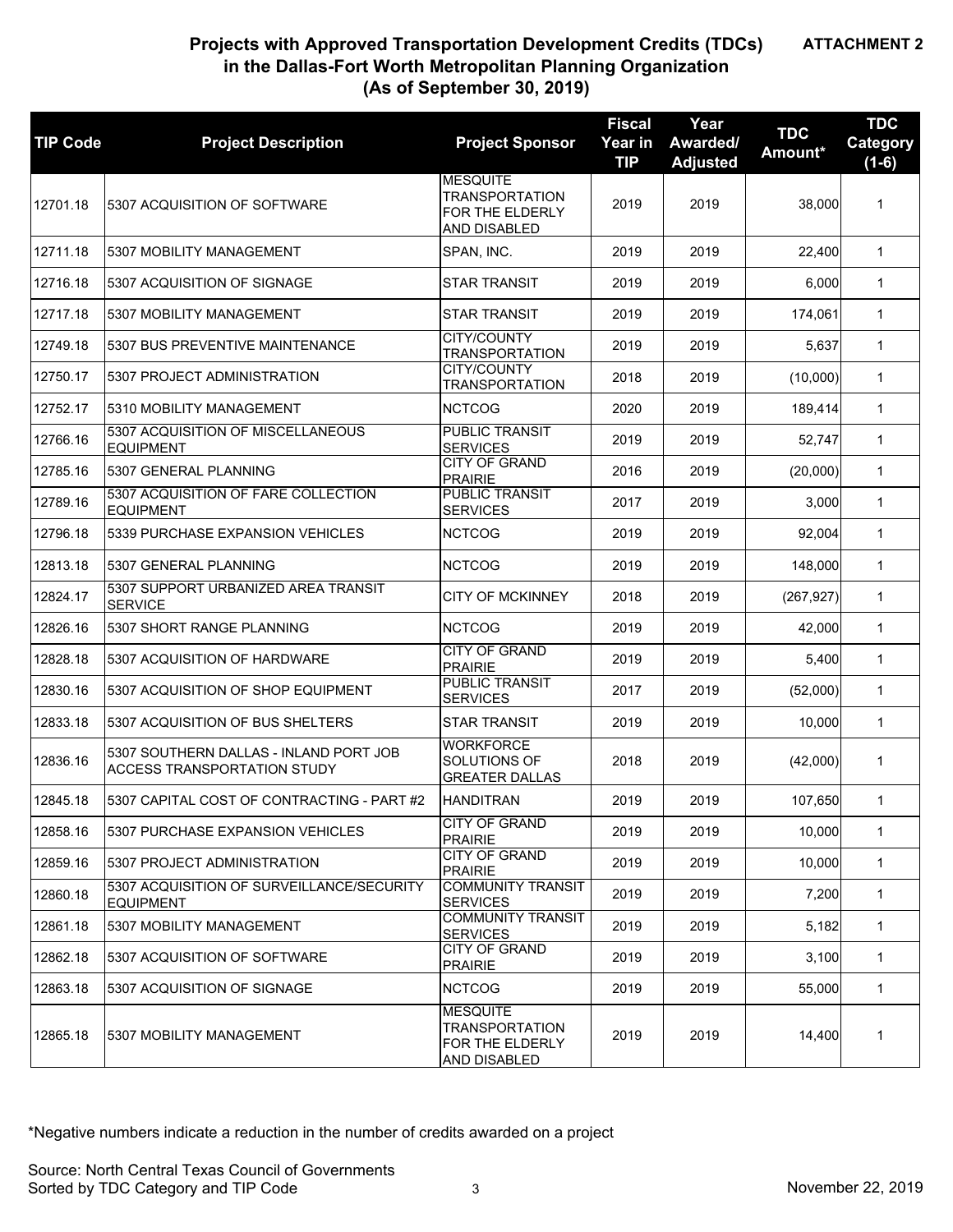## **Projects with Approved Transportation Development Credits (TDCs) in the Dallas-Fort Worth Metropolitan Planning Organization (As of September 30, 2019)**

| <b>TIP Code</b> | <b>Project Description</b>                                                                                                                                                                                                                                                                                                                                                                                                                                                                                                                                                 | <b>Project Sponsor</b>               | <b>Fiscal</b><br>Year in<br><b>TIP</b> | Year<br>Awarded/<br><b>Adjusted</b> | <b>TDC</b><br>Amount* | <b>TDC</b><br>Category<br>$(1-6)$ |
|-----------------|----------------------------------------------------------------------------------------------------------------------------------------------------------------------------------------------------------------------------------------------------------------------------------------------------------------------------------------------------------------------------------------------------------------------------------------------------------------------------------------------------------------------------------------------------------------------------|--------------------------------------|----------------------------------------|-------------------------------------|-----------------------|-----------------------------------|
| 12866.16        | 5307 PREVENTIVE MAINTENANCE                                                                                                                                                                                                                                                                                                                                                                                                                                                                                                                                                | <b>CITY OF MCKINNEY</b>              | 2019                                   | 2019                                | 10,000                | $\mathbf{1}$                      |
| 12866.17        | 5307 PREVENTIVE MAINTENANCE                                                                                                                                                                                                                                                                                                                                                                                                                                                                                                                                                | <b>CITY OF MCKINNEY</b>              | 2019                                   | 2019                                | 20,000                | $\mathbf{1}$                      |
| 12867.16        | 5307 MOBILITY MANAGEMENT                                                                                                                                                                                                                                                                                                                                                                                                                                                                                                                                                   | <b>CITY OF MCKINNEY</b>              | 2019                                   | 2019                                | 10,000                | $\mathbf{1}$                      |
| 12867.17        | 5307 MOBILITY MANAGEMENT                                                                                                                                                                                                                                                                                                                                                                                                                                                                                                                                                   | <b>CITY OF MCKINNEY</b>              | 2019                                   | 2019                                | 20,000                | $\mathbf{1}$                      |
| 12870.18        | 5307 MOBILITY MANAGEMENT                                                                                                                                                                                                                                                                                                                                                                                                                                                                                                                                                   | <b>NCTCOG</b>                        | 2019                                   | 2019                                | 78,558                | $\mathbf{1}$                      |
| 12871.17        | 5307 MOBILITY MANAGEMENT                                                                                                                                                                                                                                                                                                                                                                                                                                                                                                                                                   | CITY/COUNTY<br><b>TRANSPORTATION</b> | 2019                                   | 2019                                | 10,000                | $\mathbf{1}$                      |
| 12904.18        | 5307 CAPITAL COST OF CONTRACTING-VIA                                                                                                                                                                                                                                                                                                                                                                                                                                                                                                                                       | <b>CITY OF ARLINGTON</b>             | 2020                                   | 2019                                | 100,000               | $\mathbf{1}$                      |
|                 | Subtotal of Category 1 - Strategic Awards to Small Transit Providers                                                                                                                                                                                                                                                                                                                                                                                                                                                                                                       |                                      |                                        |                                     | 1,897,657             |                                   |
| 11186.6         | FREEWAY/TRAFFIC INCIDENT MANAGEMENT<br>PROGRAM; INCLUDES TRAINING FOR AGENCY<br>EXECUTIVES AND FIRST RESPONDERS, QUICK<br>CLEARANCE CRASH RECONSTRUCTION TRAINING,<br>OTHER TRAINING AND EDUCATION TO PROMOTE<br>STRATEGIES TO MITIGATE TRAFFIC INCIDENTS;<br>INCLUDES NCTCOG STAFF TIME AND<br>CONSULTANT ASSISTANCE                                                                                                                                                                                                                                                      | <b>NCTCOG</b>                        | 2022                                   | 2019                                | 62,400                | 5                                 |
|                 | PEOPLE MOVER TEST TRACK INCLUDING<br>ANALYSIS OF VARIOUS TECHNOLOGIES AND<br>ALIGNMENT OPTIONS FOR WARRANTED PEOPLE<br>MOVER LOCATIONS IN THE DFW REGION AND<br>CONNECT THOSE LOCATIONS TO EXISTING<br>REGIONAL TRANSPORTATION NETWORKS                                                                                                                                                                                                                                                                                                                                    |                                      | 2020                                   | 2019                                | 24,400                |                                   |
| 11554.1         |                                                                                                                                                                                                                                                                                                                                                                                                                                                                                                                                                                            | <b>NCTCOG</b>                        | 2021                                   | 2019                                | 104,000               | 5                                 |
|                 |                                                                                                                                                                                                                                                                                                                                                                                                                                                                                                                                                                            |                                      | 2022                                   | 2019                                | 52,000                |                                   |
|                 | REGION-WIDE EMPLOYER TRIP REDUCTION<br>PROGRAM (ETR) - TRACK AND IMPLEMENT ETR<br>STRATEGIES THROUGH COMMUTER/EMPLOYER<br>OUTREACH; MANAGEMENT/OVERSIGHT OF<br>TRYPARKINGIT.COM; PERFORMANCE<br>MONITORING/REPORTING; MAINTAIN/UPDATE THE NCTCOG<br>TDM TOOLKIT. TRIP REDUCTION MANUAL FOR<br>EMPLOYERS, OUTREACH MATERIALS; MANAGED                                                                                                                                                                                                                                       |                                      | 2020                                   | 2019                                | 107,800               |                                   |
| 11612.2         |                                                                                                                                                                                                                                                                                                                                                                                                                                                                                                                                                                            |                                      | 2021                                   | 2019                                | 172,200               | 5                                 |
|                 | LANE REIMBURSEMENT; ADMINISTRATION OF<br>VANPOOL PROGRAM; INCLUDES NCTCOG STAFF<br>TIME AND CONSULTANT ASSISTANCE                                                                                                                                                                                                                                                                                                                                                                                                                                                          |                                      | 2022                                   | 2019                                | 175,000               |                                   |
|                 | REGIONAL GOODS MOVEMENT/CORRIDOR<br>STUDIES - CONDUCT GENERAL CORRIDOR<br>STUDIES & PLANNING ACTIVITIES IN SUPPORT OF<br>THE REGION'S GOODS MOVEMENT INCLUDING<br>NCTCOG STAFF TIME & CONSULTANT ASSISTANCE<br>TO ASSESS IMPACT OF TRUCK, RAIL, & OTHER<br><b>FREIGHT MOVEMENT, DATA COLLECTION &amp;</b><br>ANALYSIS, SAFETY, COORDINATION WITH<br>PRIVATE SECTOR PARTNERS IN FREIGHT<br><b>BUSINESS: MONITORING TRUCK LANE</b><br>CORRIDORS, HAZMAT, ECONOMIC ANALYSIS,<br>LAND USE COMPATIBILITY, PASSENGER &<br>FREIGHT RAIL INTEGRATION, PUBLIC<br>OUTREACH/EDUCATION |                                      | 2020                                   | 2019                                | 122,800               |                                   |
| 11613.2         |                                                                                                                                                                                                                                                                                                                                                                                                                                                                                                                                                                            | <b>NCTCOG</b>                        | 2021                                   | 2019                                | 131,400               | 5                                 |
|                 |                                                                                                                                                                                                                                                                                                                                                                                                                                                                                                                                                                            |                                      | 2022                                   | 2019                                | 134,800               |                                   |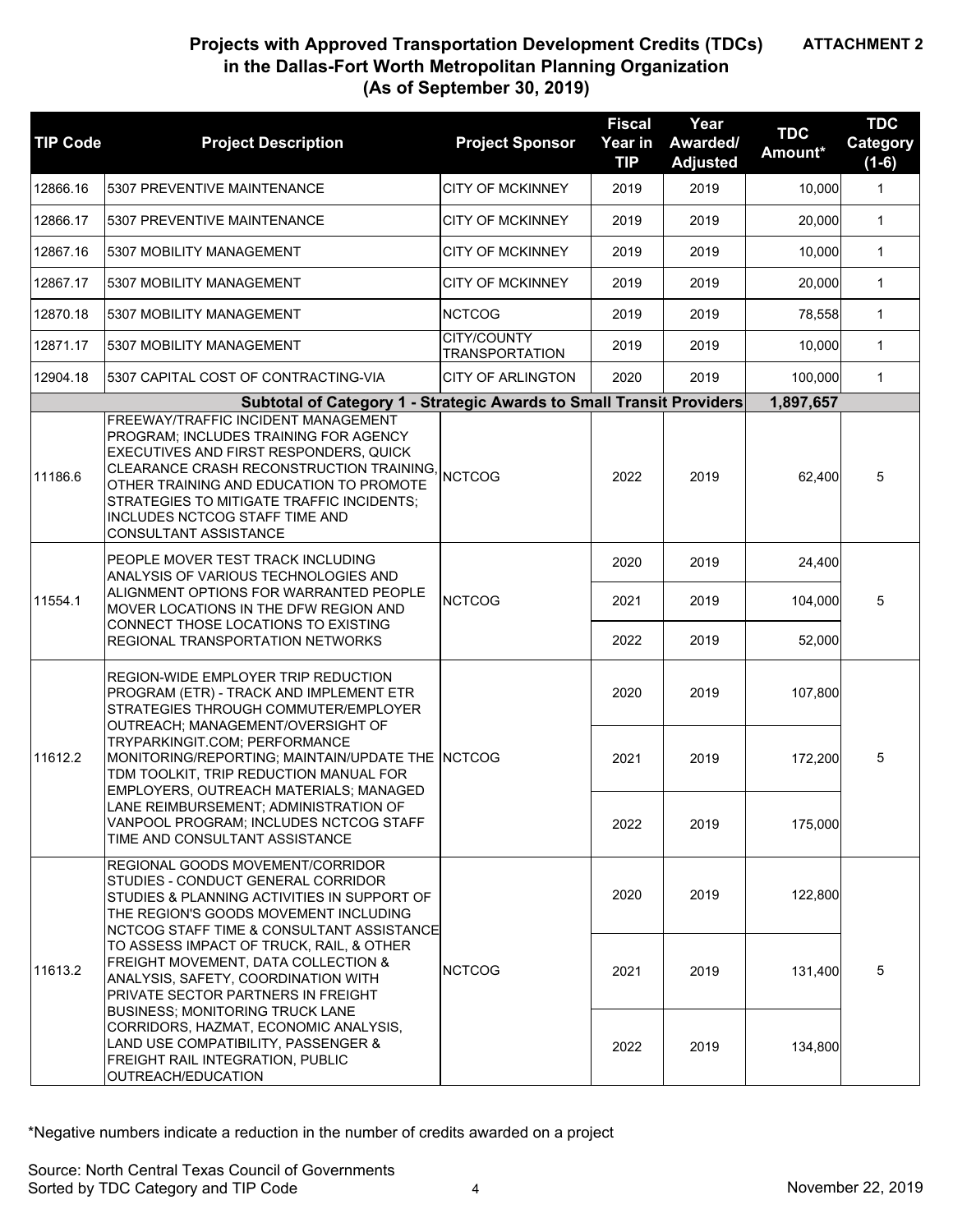**ATTACHMENT 2**

| <b>TIP Code</b> | <b>Project Description</b>                                                                                                                                                                                                                                                                                                                                                                                                                                                                         | <b>Project Sponsor</b> | <b>Fiscal</b><br>Year in<br><b>TIP</b> | Year<br>Awarded/<br><b>Adjusted</b> | <b>TDC</b><br>Amount* | <b>TDC</b><br>Category<br>$(1-6)$ |
|-----------------|----------------------------------------------------------------------------------------------------------------------------------------------------------------------------------------------------------------------------------------------------------------------------------------------------------------------------------------------------------------------------------------------------------------------------------------------------------------------------------------------------|------------------------|----------------------------------------|-------------------------------------|-----------------------|-----------------------------------|
| 11621.1         | PLANNING STUDIES AND STREAMLINED PROJECT<br>DELIVERY (REGIONAL) - PROVIDE MPO PLANNING                                                                                                                                                                                                                                                                                                                                                                                                             |                        | 2020                                   | 2019                                | 200,000               |                                   |
|                 | SUPPORT AND TECHNICAL ASSISTANCE FOR<br>SURFACE TRANSPORTATION PROJECTS WITHIN<br>THE METROPOLITAN PLANNING AREA INCLUDING                                                                                                                                                                                                                                                                                                                                                                         | <b>NCTCOG</b>          | 2021                                   | 2019                                | 249,600               | 5                                 |
|                 | PLANNING STUDIES AND EXPEDITE<br><b>ENVIRONMENTAL REVIEW PROCESS</b>                                                                                                                                                                                                                                                                                                                                                                                                                               |                        | 2022                                   | 2019                                | 249,600               |                                   |
|                 | TRAVEL SURVEY & DATA COLLECTION PROGRAM -<br>TO PROVIDE TRAVEL INFORMATION USED TO<br>CREATE ANALYTICAL TOOLS FOR ALL PLANNING,<br>AIR QUALITY, AND MANAGEMENT PROJECTS IN                                                                                                                                                                                                                                                                                                                         |                        | 2020                                   | 2019                                | 316,200               |                                   |
| 11622.3         | THE MPA; ANALYSIS OF TRANSIT PERFORMANCE<br>IN REAL-TIME AND FORECAST FUTURE RIDERSHIP NCTCOG<br>AMONGST THE THREE MAJOR TRANSIT AGENCIES:<br>INCLUSION OF NON-MOTORIZED TRIPS IN THE<br>REGIONAL TRAVEL MODEL; DEVELOPMENT OF<br>DYNAMIC TRAFFIC ASSIGNMENT MODEL FOR<br>ROADWAY NETWORK ANALYSIS                                                                                                                                                                                                 |                        | 2021                                   | 2019                                | 339,000               | 5                                 |
|                 |                                                                                                                                                                                                                                                                                                                                                                                                                                                                                                    |                        | 2022                                   | 2019                                | 156,000               |                                   |
| 11647.1         | LAND USE/TRANSPORTATION AND<br><b>BIKE/PEDESTRIAN INITIATIVES INCLUDES</b><br>BICYCLE/PEDESTRIAN PLANNING, TRANSIT<br>ORIENTED DEVELOPMENT, REGIONAL<br>PEDESTRIAN SAFETY PROGRAM.<br><b>IMPLEMENTATION OF SUSTAINABLE</b><br>DEVELOPMENT INITIATIVES; INCLUDES NCTCOG<br>STAFF TIME AND POSSIBLE CONSULTANT<br>ASSISTANCE TO DEVELOP AND IMPLEMENT<br>FUNDING PROGRAMS, COLLECT AND ANALYZE<br>DATA; SCHOOL SITING/LAND USE CONNECTIONS,<br>SAFE ROUTES TO SCHOOL, SAFETY AND<br><b>EDUCATION</b> |                        | 2020                                   | 2019                                | 149,800               |                                   |
|                 |                                                                                                                                                                                                                                                                                                                                                                                                                                                                                                    | <b>NCTCOG</b>          | 2021                                   | 2019                                | 300,600               | 5                                 |
|                 |                                                                                                                                                                                                                                                                                                                                                                                                                                                                                                    |                        | 2022                                   | 2019                                | 304,800               |                                   |
|                 | CORRIDOR STUDIES AND CAPITAL ASSET<br>MANAGEMENT - IDENTIFY STRATEGIES TO<br>EXTEND OPERATIONAL LIFE OF TRANSPORTATION                                                                                                                                                                                                                                                                                                                                                                             |                        | 2020                                   | 2019                                | 25,000                |                                   |
| 11650           | FACILITIES BY PROMOTING USE OF STRATEGIC<br>MAINTENANCE, REPAIR, AND EXPANSION;<br>INCLUDES CONTINUED DEVELOPMENT,                                                                                                                                                                                                                                                                                                                                                                                 | <b>NCTCOG</b>          | 2021                                   | 2019                                | 56,000                | 5                                 |
|                 | MONITORING, AND TECHNICAL ASSISTANCE TO<br>REGIONAL PARTNERS TO BALANCE<br>PRESERVATION VS. UPGRADE OF ASSETS                                                                                                                                                                                                                                                                                                                                                                                      |                        | 2022                                   | 2019                                | 58,400                |                                   |
|                 | REVENUE AND PROJECT TRACKING SYSTEM<br>(RAPTS) - TRACK, MONITOR, AND ASSESS                                                                                                                                                                                                                                                                                                                                                                                                                        |                        | 2020                                   | 2019                                | 66,560                |                                   |
| 11655.1         | REGIONAL TRANSPORTATION AND AIR QUALITY<br><b>PROJECTS THROUGH THE RAPTS WEBSITE:</b>                                                                                                                                                                                                                                                                                                                                                                                                              | <b>NCTCOG</b>          | 2021                                   | 2019                                | 89,440                | 5                                 |
|                 | <b>INCLUDES SOFTWARE DEVELOPMENT AND</b><br>NCTCOG STAFF TIME                                                                                                                                                                                                                                                                                                                                                                                                                                      |                        | 2022                                   | 2019                                | 91,520                |                                   |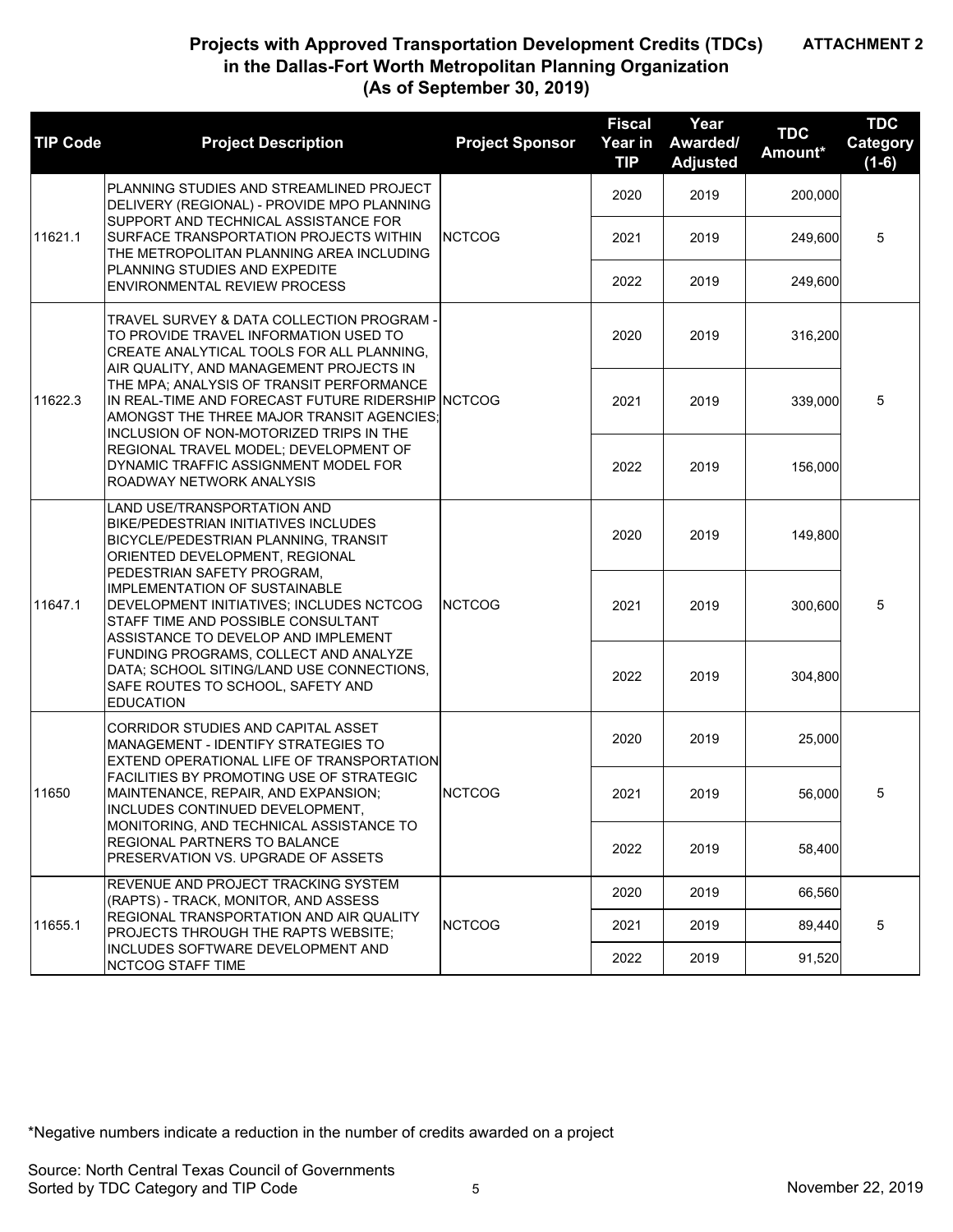**ATTACHMENT 2**

| <b>TIP Code</b> | <b>Project Description</b>                                                                                                                                                                                                                                                                                                                                                                                                                                                                                                                               | <b>Project Sponsor</b> | <b>Fiscal</b><br>Year in<br><b>TIP</b> | Year<br>Awarded/<br><b>Adjusted</b> | <b>TDC</b><br>Amount* | <b>TDC</b><br><b>Category</b><br>$(1-6)$ |
|-----------------|----------------------------------------------------------------------------------------------------------------------------------------------------------------------------------------------------------------------------------------------------------------------------------------------------------------------------------------------------------------------------------------------------------------------------------------------------------------------------------------------------------------------------------------------------------|------------------------|----------------------------------------|-------------------------------------|-----------------------|------------------------------------------|
|                 | M&O - AIR QUALITY PUBLIC EDUCATION AND<br>OUTREACH PROGRAM - IMPLEMENT STRATEGIC<br><b>COMMUNICATION EFFORTS TO EDUCATE AND</b><br>INFORM THE REGION ON TRANSPORTATION AND<br>AIR QUALITY RELATED ISSUES, INCLUDING<br>STRATEGIES FOR IMPROVEMENT, FUNDING<br>OPPORTUNITIES, TRAINING INITIATIVES, AND NEW<br>PROGRAMS/POLICIES; MAJOR EFFORTS WILL<br>FOCUS ON TRANSPORTATION AND AIR QUALITY,<br>MARKETING, EDUCATION, AND ENGAGEMENT<br><b>PROGRAMS</b>                                                                                               |                        | 2020                                   | 2019                                | 217,600               |                                          |
| 11657.1         |                                                                                                                                                                                                                                                                                                                                                                                                                                                                                                                                                          | <b>NCTCOG</b>          | 2021                                   | 2019                                | 312,000               | 5                                        |
|                 |                                                                                                                                                                                                                                                                                                                                                                                                                                                                                                                                                          |                        | 2022                                   | 2019                                | 312.000               |                                          |
| 11683           | TRANSIT PLANNING AND IMPLEMENTATION STUDY<br>TO IDENTIFY TRANSIT SERVICES OUTSIDE<br>TRANSPORTATION AUTHORITY SERVICE AREAS IN<br>COLLIN, DALLAS, TARRANT, KAUFMAN, AND<br>ROCKWALL COUNTIES; INCLUDING LOCAL &<br>REGIONAL CONNECTIONS, STRATEGIC<br>IMPLEMENTATION, INCREASED TRANSPORTATION<br>& FUNDING OPTIONS, & GOODS MOVEMENT;<br>INCLUDES FUNDING FOR NCTCOG STAFF TIME<br>AND CONSULTANT ASSISTANCE                                                                                                                                            | <b>NCTCOG</b>          | 2019                                   | 2019                                | 230,000               | 5                                        |
|                 |                                                                                                                                                                                                                                                                                                                                                                                                                                                                                                                                                          |                        | 2020                                   | 2019                                | 50,000                |                                          |
|                 | REGION WIDE PROJECT TO ASSIST LOCAL<br>PARTNERS AS THEY IMPLEMENT AV<br>DEPLOYMENTS BY PROVIDING FUNDING FOR<br>COSTS RELATED TO DEPLOYMENTS AND<br>SUPPORTING COSTS OF ACTIVE AUTOMATED<br>VEHICLE DEPLOYMENTS IN PARTNERSHIP WITH<br>THE PRIVATE SECTOR; INCLUDES LOCAL<br>GOVERNMENT STAFF & CONSULTANT TIME,<br>INFRASTRUCTURE UPGRADES (EX: SIGNAL,<br>STRIPING, DSRC & 5G CONNECTIVITY), LEGAL<br>SERVICES, PUBLIC EDUCATION, SAFETY (EX:<br>COORDINATION W/ FIRST RESPONDERS);<br>SOFTWARE & TECHNICAL EXPERTISE; NCTCOG<br><b>ADMINISTRATION</b> | <b>NCTCOG</b>          | 2020                                   | 2019                                | 424,000               |                                          |
|                 |                                                                                                                                                                                                                                                                                                                                                                                                                                                                                                                                                          |                        | 2021                                   | 2019                                | 424,000               |                                          |
| 11684           |                                                                                                                                                                                                                                                                                                                                                                                                                                                                                                                                                          |                        | 2022                                   | 2019                                | 424,000               | 5                                        |
|                 |                                                                                                                                                                                                                                                                                                                                                                                                                                                                                                                                                          |                        | 2023                                   | 2019                                | 424,000               |                                          |
|                 |                                                                                                                                                                                                                                                                                                                                                                                                                                                                                                                                                          |                        | 2024                                   | 2019                                | 424,000               |                                          |
|                 | REGION WIDE PROJECT TO PROVIDE AV RELATED<br>PLANNING ASSISTANCE TO LOCAL PARTNERS;<br>INCLUDES STAFF AND CONSULTANT TIME, AND<br>NCTCOG ADMINISTRATION; AUTOMATED<br>TRANSPORTATION PLANNING RESOURCES FOR<br>CITIES: PLANNING ACTIVITIES MAY INCLUDE:<br>TRAFFIC MODELING; IDENTIFYING USE CASES;<br>POLICY DEVELOPMENT; PUBLIC OUTREACH &<br>EDUCATION; SCENARIO PLANNING; LAND USE<br><b>PLANNING</b>                                                                                                                                                | <b>NCTCOG</b>          | 2020                                   | 2019                                | 170,000               | 5                                        |
| 11685           |                                                                                                                                                                                                                                                                                                                                                                                                                                                                                                                                                          |                        | 2021                                   | 2019                                | 170,000               |                                          |
| 11691           | CONGESTION MANAGEMENT/ASSET INFORMATION<br>PLANNING TOOL - DEVELOP TOOL TO INTEGRATE<br>DATA TO ENABLE CREATION OF CORRIDOR<br>ANALYSES SHEETS BASED ON USER INTERFACE<br>SELECTED PARAMETERS; COLLECTION AND<br>INTEGRATION OF ASSET DATA; ADMINISTRATION<br>OF MOBILITY ASSISTANCE PATROL; ITS DATA<br>ARCHITECTURE UPDATES AND COMPLIANCE:<br>COORDINATE ITS INTEGRATION ACTIVITIES<br>AMONG REGIONAL AGENCIES                                                                                                                                        | <b>NCTCOG</b>          | 2020                                   | 2019                                | 81,800                | 5                                        |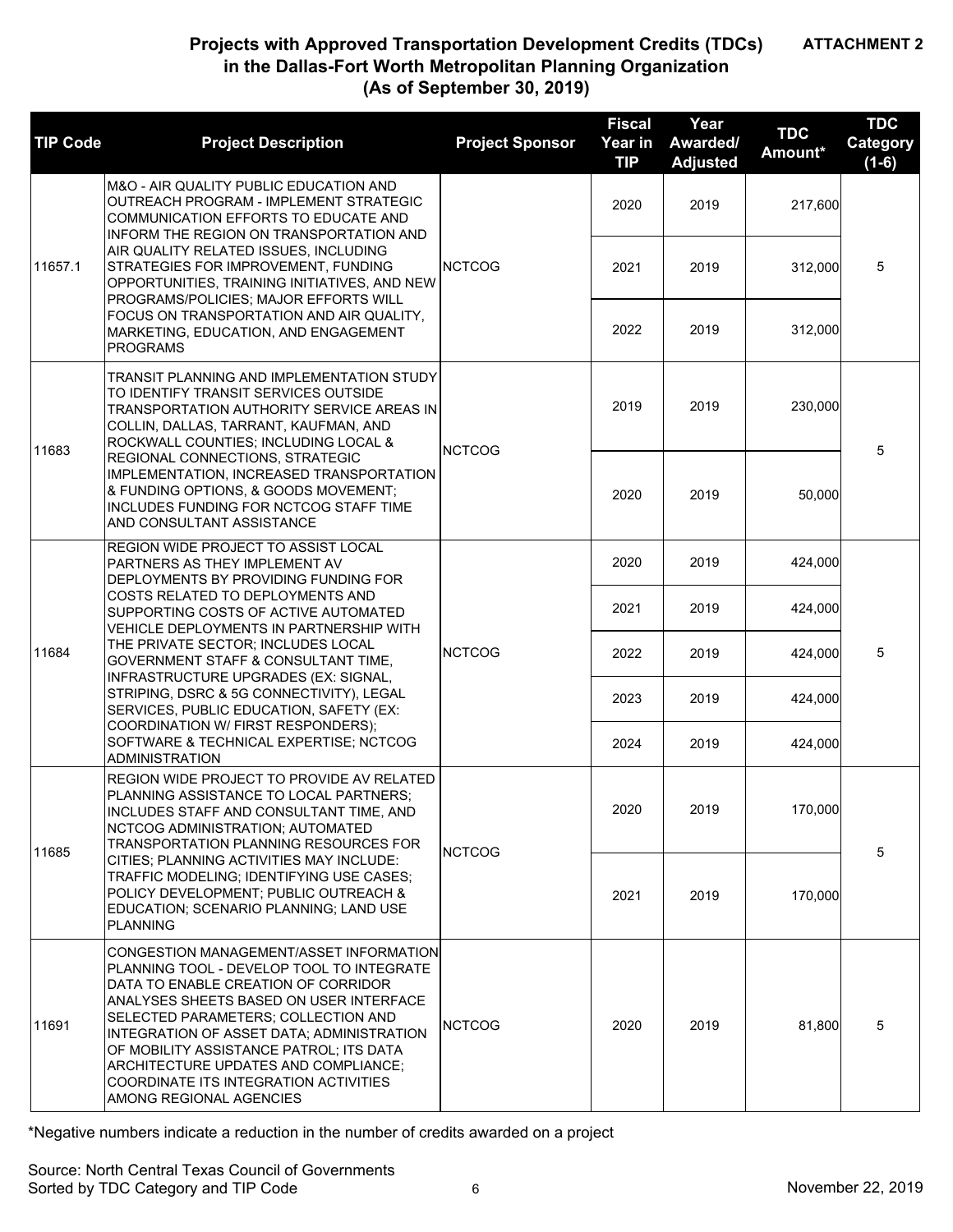**ATTACHMENT 2**

| <b>TIP Code</b> | <b>Project Description</b>                                                                                                                                                                                                                                                                                                                                                                                                                                                                                    | <b>Project Sponsor</b> | <b>Fiscal</b><br>Year in<br><b>TIP</b> | Year<br>Awarded/<br><b>Adjusted</b> | <b>TDC</b><br>Amount* | <b>TDC</b><br>Category<br>$(1-6)$ |
|-----------------|---------------------------------------------------------------------------------------------------------------------------------------------------------------------------------------------------------------------------------------------------------------------------------------------------------------------------------------------------------------------------------------------------------------------------------------------------------------------------------------------------------------|------------------------|----------------------------------------|-------------------------------------|-----------------------|-----------------------------------|
| 11692           | REGIONAL PARKING MANAGEMENT TOOLS &<br>STRATEGIES PROGRAM - CONDUCT DATA<br>COLLECTION AND/OR PLANNING TO DEVELOP AND<br><b>IMPLEMENT DATA DRIVEN TOOLS AND</b><br>STRATEGIES TO SUPPORT PUBLIC SECTOR IN<br>MANAGEMENT OF PARKING AT MULTIMODAL<br>LOCATIONS                                                                                                                                                                                                                                                 | <b>NCTCOG</b>          | 2020                                   | 2019                                | 104,000               | 5                                 |
|                 | SMART TRANSIT CORRIDORS AND WALKABLE<br>PLACES - DEVELOP AND IMPLEMENT MULTIMODAL<br>STRATEGIES TO INCREASE NON-SINGLE                                                                                                                                                                                                                                                                                                                                                                                        |                        | 2020                                   | 2019                                | 62,400                |                                   |
| 11693           | OCCUPANT VEHICLE TRANSPORTATION OPTIONS<br>THROUGH COORDINATED LAND USE AND<br>TRANSPORTATION PLANNING IN PRIORITY<br><b>TRANSIT CORRIDORS AND WALKABLE</b><br><b>NEIGHBORHOODS</b>                                                                                                                                                                                                                                                                                                                           | <b>NCTCOG</b>          | 2021                                   | 2019                                | 72,800                | 5                                 |
|                 |                                                                                                                                                                                                                                                                                                                                                                                                                                                                                                               |                        | 2022                                   | 2019                                | 93,600                |                                   |
| 11694           | REGIONAL AIR QUALITY INITIATIVES - IDENTIFY<br>AND IMPLEMENT POLICIES/BEST PRACTICES TO<br><b>IMPROVE AIR QUALITY AND ENSURE COMPLIANCE</b><br>WITH FEDERAL STANDARDS INCLUDING<br>STRATEGIES TO REDUCE EMISSIONS FROM<br>COMMERCIAL AND CONSUMER VEHICLES,<br><b>IMPLEMENTATION OF NEW VEHICLE</b><br>TECHNOLOGIES, AND ASSIST LOCAL<br>GOVERNMENTS AND BUSINESS WITH THE<br>DEPLOYMENT OF LOW-EMISSION TECHNOLOGIES                                                                                         |                        | 2020                                   | 2019                                | 291,200               |                                   |
|                 |                                                                                                                                                                                                                                                                                                                                                                                                                                                                                                               | <b>NCTCOG</b>          | 2021                                   | 2019                                | 508,600               | 5                                 |
|                 |                                                                                                                                                                                                                                                                                                                                                                                                                                                                                                               |                        | 2022                                   | 2019                                | 518,800               |                                   |
| 11698           | INTERMODAL TRANSPORTATION HUB PLANNING<br>STUDY IN DENTON COUNTY INCLUDING TRANSIT<br>HUB FEASIBILITY, TRAFFIC PATTERN IMPACT<br>ANALYSIS, & UNIVERSITY TRANSPORTATION<br>OPTIONS; INCLUDES NCTCOG STAFF TIME &<br>CONSULTANT ASSISTANCE                                                                                                                                                                                                                                                                      | <b>NCTCOG</b>          | 2020                                   | 2019                                | 100,000               | 5                                 |
| 14038.1         | DFW REGION: MANAGEMENT & OVERSIGHT OF<br>NEW REGIONAL SAFETY PROJECT FUNDING<br>PROGRAM; INCLUDES DEVELOPMENT OF A<br>REGIONAL TRANSPORTATION SAFETY PLAN;<br><b>GENERAL SAFETY PLANNING/IMPLEMENTATION</b><br>ACTIVITIES; CONDUCTING REGIONAL & FEDERAL<br>SAFETY PERFORMANCE TRACKING/REPORTING<br>REQUIREMENTS; ANALYSIS OF WRONG-WAY<br>DRIVING AND INTERSECTION SAFETY<br><b>IMPLEMENTATION PLAN COUNTERMEASURE</b><br>EFFECTIVENESS: COLLECTING/ANALYZING CRASH<br>DATA & INCIDENT PERFORMANCE MEASURES | <b>NCTCOG</b>          | 2020                                   | 2019                                | 127,600               | 5                                 |
|                 |                                                                                                                                                                                                                                                                                                                                                                                                                                                                                                               |                        | 2022                                   | 2019                                | 72,400                |                                   |
| 14013.2         | COTTON BELT TRAIL FROM DFW AIRPORT NORTH<br>COTTON BELT STATION TO SHILOH COTTON BELT<br>STATION: DESIGN FOR COTTON BELT VELOWEB<br>TRAIL (26 MILES) AND CONSTRUCTION OF<br>MULTIPLE SECTIONS OF THE TRAIL CORRIDOR (IN<br>COPPELL, CARROLLTON, ADDISON, DALLAS, AND<br>RICHARDSON)                                                                                                                                                                                                                           | <b>DART</b>            | 2021                                   | 2019                                | 1,640,000             | 5                                 |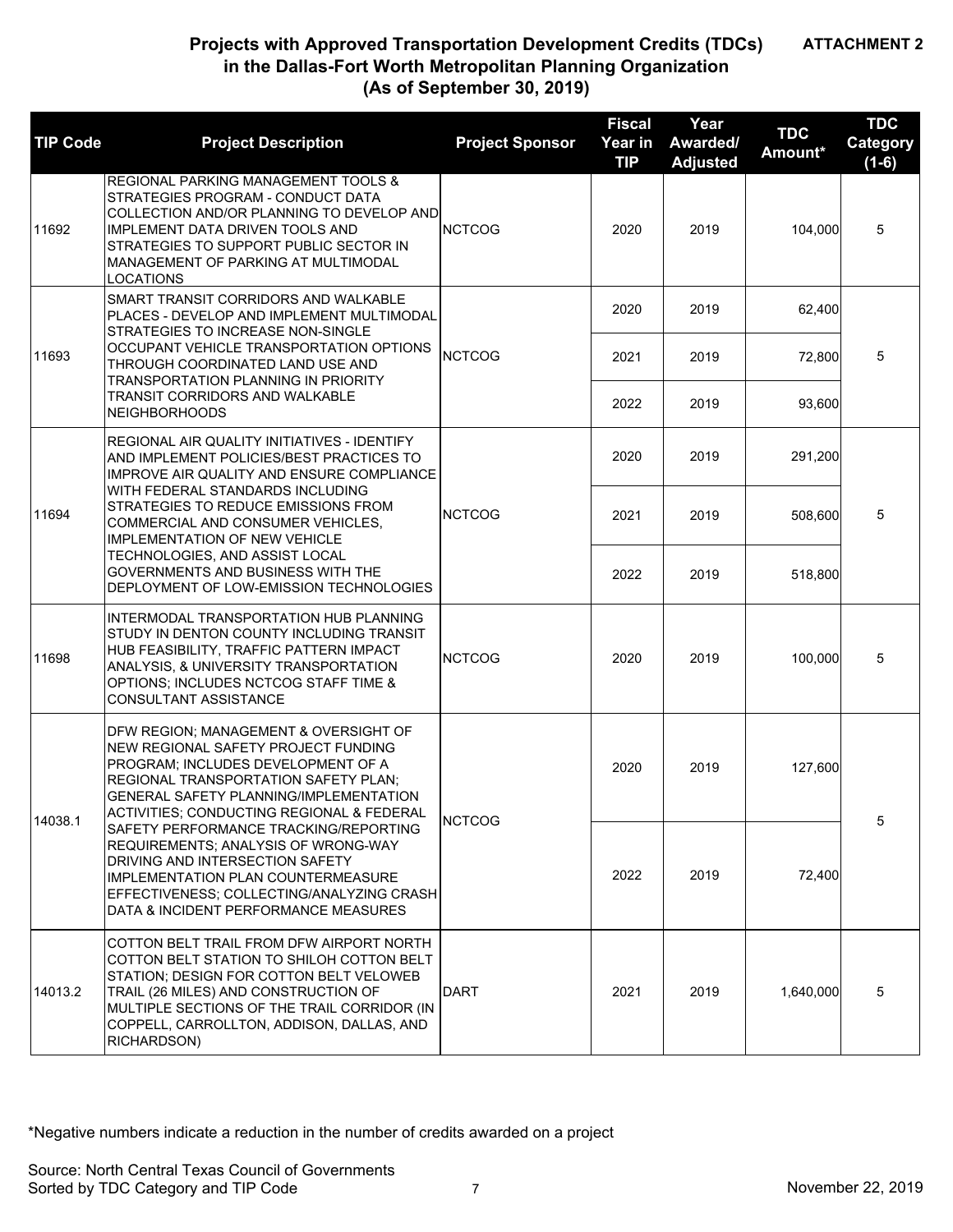**ATTACHMENT 2**

| <b>TIP Code</b> | <b>Project Description</b>                                                                                                                                                                                                                                                                                                                                                                                                                                                                                                          | <b>Project Sponsor</b>    | <b>Fiscal</b><br>Year in<br><b>TIP</b> | Year<br>Awarded/<br><b>Adjusted</b> | <b>TDC</b><br>Amount* | <b>TDC</b><br><b>Category</b><br>$(1-6)$ |
|-----------------|-------------------------------------------------------------------------------------------------------------------------------------------------------------------------------------------------------------------------------------------------------------------------------------------------------------------------------------------------------------------------------------------------------------------------------------------------------------------------------------------------------------------------------------|---------------------------|----------------------------------------|-------------------------------------|-----------------------|------------------------------------------|
| 25004           | LAND USE TRANSPORTATION CONNECTIONS TO<br>SUSTAINABLE SCHOOLS PLANNING PROJECT -<br>CREATE A REGIONAL PROGRAM AND<br>IMPLEMENTATION PLAN FOR MULTIMODAL<br>TRANSPORTATION OPTIONS, SCHOOL SITING,<br>SAFETY AND COORDINATION BETWEEN SCHOOLS;<br>INCLUDES DATA COLLECTION & PERFORMANCE<br>MEASURE TRACKING, COORDINATION RE.<br>SCHOOL SITING, SAFE ROUTES TO SCHOOL,<br><b>IMPLEMENTATION OF REGIONAL WORKING</b><br>GROUP, SAFETY & EDUCATION INFORMATION<br>DISSEMINATION & OFFERING TRAINING<br>OPPORTUNITIES FOR STAKEHOLDERS | <b>NCTCOG</b>             | 2019                                   | 2019                                | (13,000)              | 5                                        |
| 55217           | BELT LINE RD FROM DRY BRANCH TO BEAR<br><b>CREEK; DRAINAGE IMPROVEMENTS</b>                                                                                                                                                                                                                                                                                                                                                                                                                                                         | <b>TXDOT-DALLAS</b>       | 2018                                   | 2019                                | 150,000               | 5                                        |
|                 | Subtotal of Category 5 - Regional Programs/Management and Operations                                                                                                                                                                                                                                                                                                                                                                                                                                                                |                           |                                        |                                     | 11,131,120            |                                          |
| 12649.18        | 5310 PURCHASE OF SERVICE                                                                                                                                                                                                                                                                                                                                                                                                                                                                                                            | <b>TRINITY METRO</b>      | 2019                                   | 2019                                | 40,000                | 6                                        |
| 12868.18        | 5339 CONSTRUCTION OF MAINTENANCE FACILITY                                                                                                                                                                                                                                                                                                                                                                                                                                                                                           | <b>DCTA</b>               | 2019                                   | 2019                                | 525,000               | 6                                        |
| 14013.2         | COTTON BELT TRAIL FROM DFW AIRPORT NORTH<br>COTTON BELT STATION TO SHILOH COTTON BELT<br>STATION; DESIGN FOR COTTON BELT VELOWEB                                                                                                                                                                                                                                                                                                                                                                                                    | <b>DART</b>               | 2021                                   | 2019                                | 20,000                | 6                                        |
|                 | TRAIL (26 MILES) AND CONSTRUCTION OF<br>MULTIPLE SECTIONS OF THE TRAIL CORRIDOR (IN<br>COPPELL, CARROLLTON, ADDISON, DALLAS, AND<br>RICHARDSON)                                                                                                                                                                                                                                                                                                                                                                                     |                           | 2022                                   | 2019                                | 2,953,318             |                                          |
| 14013.3         | CENTREPORT TRAIL FROM CENTREPORT STATION<br>TO CITY LIMITS; CONSTRUCT 12' WIDE SHARED-                                                                                                                                                                                                                                                                                                                                                                                                                                              | <b>CITY OF FORT WORTH</b> | 2020<br>2021                           | 2019<br>2019                        | 25,595<br>33,040      | 6                                        |
|                 | <b>USE PATH</b>                                                                                                                                                                                                                                                                                                                                                                                                                                                                                                                     |                           | 2022                                   | 2019                                | 1,023,788             |                                          |
|                 | BUS 287/NORTH MAIN STREET AT NORTH HANGAR                                                                                                                                                                                                                                                                                                                                                                                                                                                                                           |                           | 2020                                   | 2019                                | 10,400                |                                          |
| 14036           | ENTRANCE; ADD RIGHT TURN LANES FOR<br>SOUTHBOUND TRAFFIC                                                                                                                                                                                                                                                                                                                                                                                                                                                                            | CITY OF FORT WORTH        | 2021                                   | 2019                                | 45,800                | 6                                        |
| 14037           | BUS 287/NORTH MAIN STREET AT NORTH AIRPORT<br>ENTRANCE; ADD RIGHT TURN LANE FOR<br>SOUTHBOUND TRAFFIC INTO AIRPORT'S                                                                                                                                                                                                                                                                                                                                                                                                                | <b>CITY OF FORT WORTH</b> | 2020                                   | 2019                                | 10,400                | 6                                        |
|                 | NORTHERN ENTRANCE (MAIN ENTRANCE FOR JET<br><b>FUEL TRUCKS)</b>                                                                                                                                                                                                                                                                                                                                                                                                                                                                     |                           | 2021                                   | 2019                                | 37,600                |                                          |
| 14048           | <b>FAIRWAY DRIVE FROM SH 26 TO MARINA DRIVE:</b><br>WIDEN FROM 2 TO 3 LANES WITH NEW MINIMUM                                                                                                                                                                                                                                                                                                                                                                                                                                        | <b>CITY OF GRAPEVINE</b>  | 2021                                   | 2019                                | 67,788                | 6                                        |
|                 | 10' SHARED-USE PATH                                                                                                                                                                                                                                                                                                                                                                                                                                                                                                                 |                           | 2023                                   | 2019                                | 513,252               |                                          |
| 14050           | EULESS-GRAPEVINE ROAD FROM SH 360 TO<br>HUGHES ROAD; WIDEN FROM 2 TO 4 LANES WITH<br>NEW SIDEWALK AND INSTALL NEW TRAFFIC                                                                                                                                                                                                                                                                                                                                                                                                           | CITY OF GRAPEVINE         | 2021                                   | 2019                                | 44,912                | 6                                        |
|                 | SIGNAL AT THE INTERSECTION OF SH 360<br>FRONTAGE ROAD AND EULESS-GRAPEVINE ROAD                                                                                                                                                                                                                                                                                                                                                                                                                                                     |                           | 2023                                   | 2019                                | 340.048               |                                          |
|                 | NORTHWEST HIGHWAY AND SH 26 FROM WEST                                                                                                                                                                                                                                                                                                                                                                                                                                                                                               |                           | 2020                                   | 2019                                | 28,364                |                                          |
| 14051           | SH 114 TO SH 121; INSTALLATION OF ITS FIBER<br>AND ITS EQUIPMENT                                                                                                                                                                                                                                                                                                                                                                                                                                                                    | <b>CITY OF GRAPEVINE</b>  | 2021                                   | 2019                                | 215,636               | 6                                        |